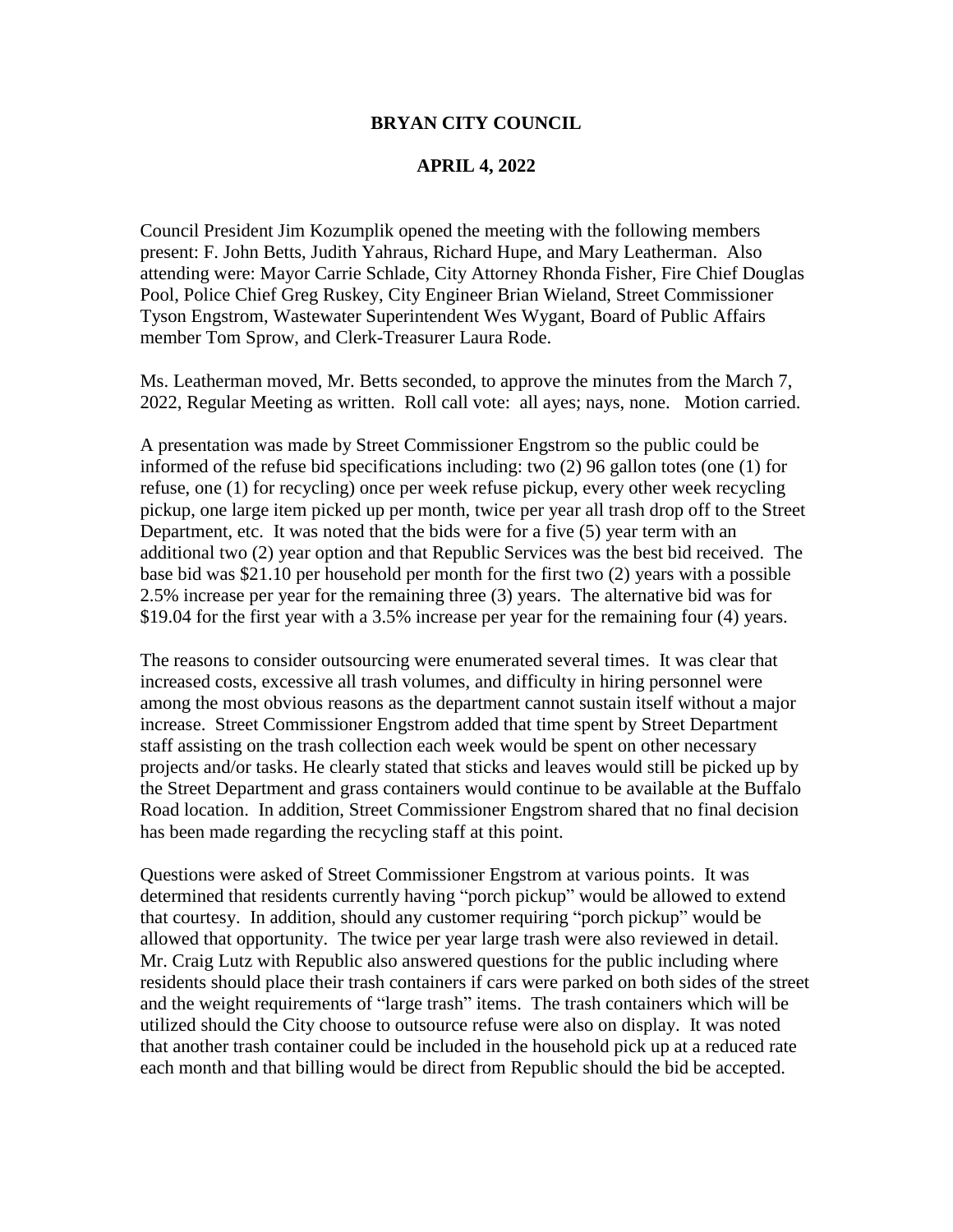Bryan citizen Jim Paule inquired if he needed both containers to which Ms. Ashley Epling with Republic replied that only one (1) was needed if he chose not to recycle. Citizen Sandy Cramer added that change was difficult to which Mayor Schlade concurred. Further discussion was held reviewing that the City would no longer bill for refuse collection. In addition, Mayor Schlade noted that if Council should approve of outsourcing refuse collection, the change would likely take place on July 1, 2022.

Mayor Schlade requested Council consider making a motion regarding the refuse collection issue regarding utilizing either the base bid or the alternate bid for a future ordinance. Further discussion was held with Mr. Betts noting that the alternate bid was seemingly the better choice.

Mr. Betts moved, Ms. Leatherman seconded, to have City Attorney Fisher prepare an ordinance for consideration using the alternate bid pricing for refuse collection from Republic Services for City of Bryan refuse collection. Roll call vote: all ayes; nays, none. Motion carried.

Specific details pertaining to a possible future ordinance were discussed such as ensuring that residents only use Republic for household refuse services, times trash containers can be placed near curb for pick up and when they need to be removed from the curb, storage of trash containers at individual households, enforcement guidelines of the ordinance, etc. These items were reviewed in an effort to provide City Attorney Fisher with parameters to write an ordinance should Council choose to proceed with outsourcing refuse collection.

Ms. Epling then reviewed the billing policy for Republic Services. Bryan resident Jesse Hageman then inquired about the cost of the refuse containers to which Ms. Epling replied there would be no charge.

Mrs. Yahraus moved, Mr. Betts seconded, to approve the Clerk-Treasurer's report for the month ending February 28, 2022, as submitted by Clerk-Treasurer Rode. Roll call vote: all ayes; nays, none. Motion carried.

Resolution No. 19, 2022, titled,

## **RESOLUTION AUTHORIZING PARTICIPATION IN THE ODOT ROAD SALT CONTRACTS AWARDED IN 2022**

was presented and read by title only. Mayor Schlade requested Council's permission to participate in the annual Ohio Department of Transportation road salt contract awards for 2022. Further discussion was held regarding the amount of salt needed for the upcoming winter season.

Mr. Betts moved, Ms. Leatherman seconded, to suspend the reading of Resolution No. 19, 2022, on three separate days. Roll call vote: all ayes; nays, none. Motion carried.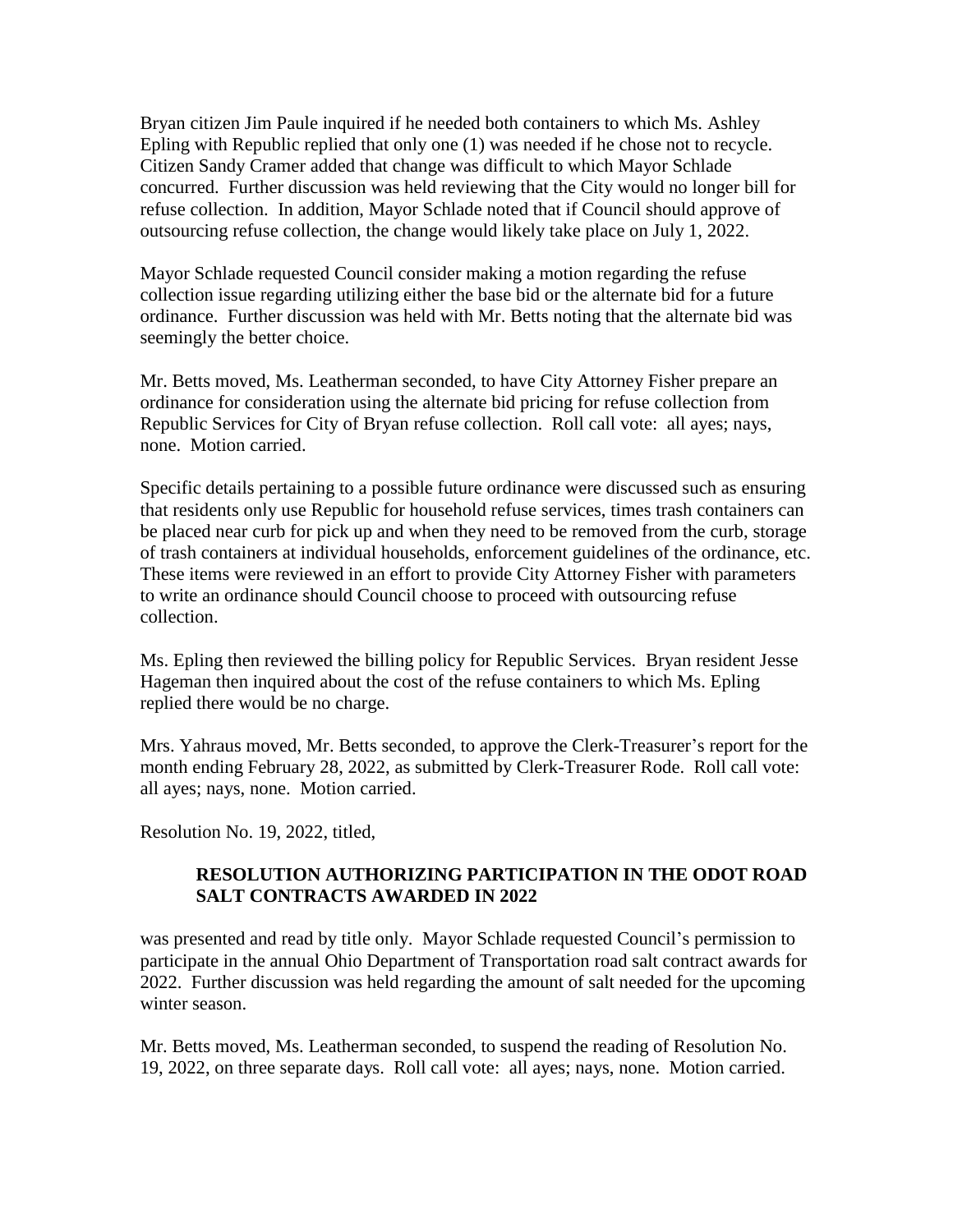Ms. Leatherman moved, Mr. Hupe seconded, to pass Resolution No. 19, 2022. Roll call vote: all ayes; nays, none. Motion carried.

Resolution No. 20, 2022, titled,

# **A RESOLUTION TO ACCEPT A \$50,000.00 GRANT FROM THE BRYAN AREA FOUNDATION TO THE PARKS AND RECREATION DEPARTMENT FOR FOUNTAIN CITY AMPHITHEATER SIGN & LIGHTING.**

was presented and read by title only. Mayor Schlade requested Council accept a \$50,000 grant from the Bryan Area Foundation to be applied to a sign and lighting for the amphitheater. Further discussion was held.

Mrs. Yahraus moved, Ms. Leatherman seconded, to suspend the reading of Resolution No. 20, 2022, on three separate days. Roll call vote: all ayes; nays, none. Motion carried.

Mr. Betts moved, Ms. Leatherman seconded, to pass Resolution No. 20, 2022. Roll call vote: all ayes; nays, none. Motion carried.

Ordinance No. 19, 2022, titled,

## **AN ORDINANCE PROVIDING FOR THE APPORTIONMENT OF INVESTMENT INCOME FOR THE CITY OF BRYAN, AND REPEALING ORDERINANCE NO. 12, 2021 AND DECLARING AN EMERGENCY.**

was presented and read by title only. City Clerk-Treasurer Rode requested Council approve an updated ordinance providing for the apportionment of investment income for the City of Bryan.

Mr. Hupe moved, Mr. Betts seconded, to suspend the reading of Ordinance No. 19, 2022, on three separate days. Roll call vote: all ayes; nays, none. Motion carried.

Ms. Leatherman moved, Mrs. Yahraus seconded, to pass Ordinance No. 19, 2022. Roll call vote: all ayes; nays, none. Motion carried.

Ordinance No. 20, 2022, titled,

## **AN ORDINANCE AUTHORIZING THE MAYOR TO ENTER INTO A CONTRACT WITH S&S DIRECTIONAL BORING LTD FOR THE PROJECT KNOWN AS "WESTERN BRYAN SANITARY SEWER REPLACEMENT – HORTON HEIGHTS."**

was presented and read by title only. City Engineer Wieland requested that Council authorize a contract with S&S Directional Boring Ltd. for the Western Bryan Sanitary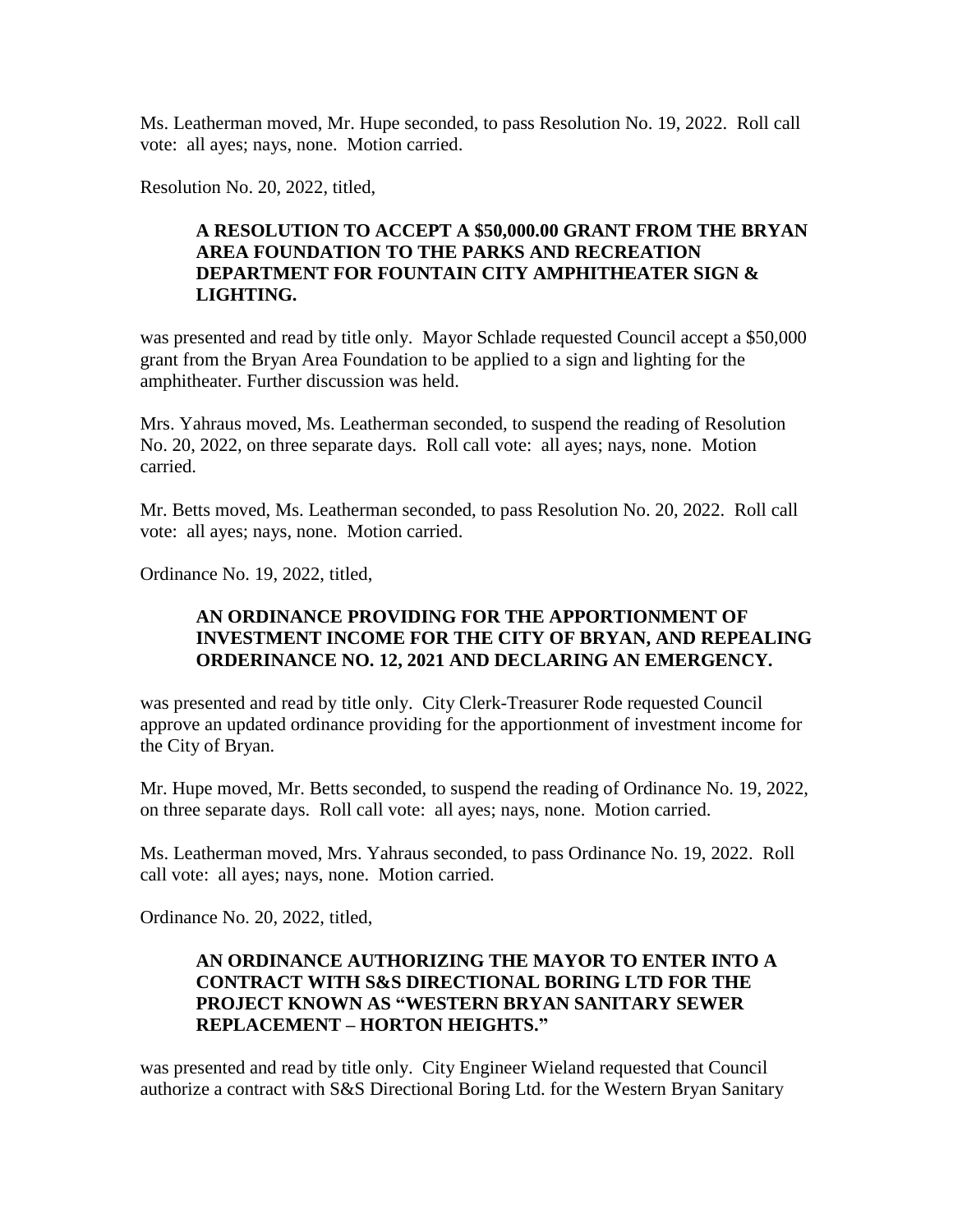Sewer Replacement project – Horton Heights. He informed Council that the project is estimated at \$2,182,525 and that \$2,100,000 was to be funded through a grant. Further discussion was held with City Engineer Wieland noting details of the project including the project completion date as November 1, 2022.

Mrs. Yahraus moved, Mr. Hupe seconded, to suspend the reading of Ordinance No. 20, 2022, on three separate days. Roll call vote: all ayes; nays, none. Motion carried.

Mr. Betts moved, Ms. Leatherman seconded, to pass Ordinance No. 20, 2022. Roll call vote: all ayes; nays, none. Motion carried.

Resolution No. 21, 2022, titled,

# **A RESOLUTION PROVIDING FOR THE ESTABLISHMENT OF A NEW FUND**

was presented and read by title only. Clerk-Treasurer Rode requested Council approve established Fund 411 as the Horton Heights Sewer Project Fund.

Mr. Betts moved, Ms. Leatherman seconded, to suspend the reading of Resolution No. 21, 2022, on three separate days. Roll call vote: all ayes; nays, none. Motion carried.

Mr. Hupe moved, Mrs. Yahraus seconded, to pass Resolution No. 21, 2022. Roll call vote: all ayes; nays, none. Motion carried.

Ordinance No. 21, 2022, titled,

## **AN ORDINANCE PROVIDING FOR THE TRANSFER OF FUNDS FOR THE CITY OF BRYAN, FOR THE MONTH ENDING APRIL 30, 2022**

was presented and read by title only. Clerk-Treasurer Rode detailed the transfers requested for Council.

Mrs. Yahraus moved, Ms. Leatherman seconded, to suspend the reading of Ordinance No. 21, 2022, on three separate days. Roll call vote: all ayes; nays, none. Motion carried.

Mr. Betts moved, Ms. Leatherman seconded, to pass Ordinance No. 21, 2022. Roll call vote: all ayes; nays, none. Motion carried.

Resolution No. 22, 2022, titled,

# **A RESOLUTION PROVIDING FOR INTER-FUND CASH ADVANCES**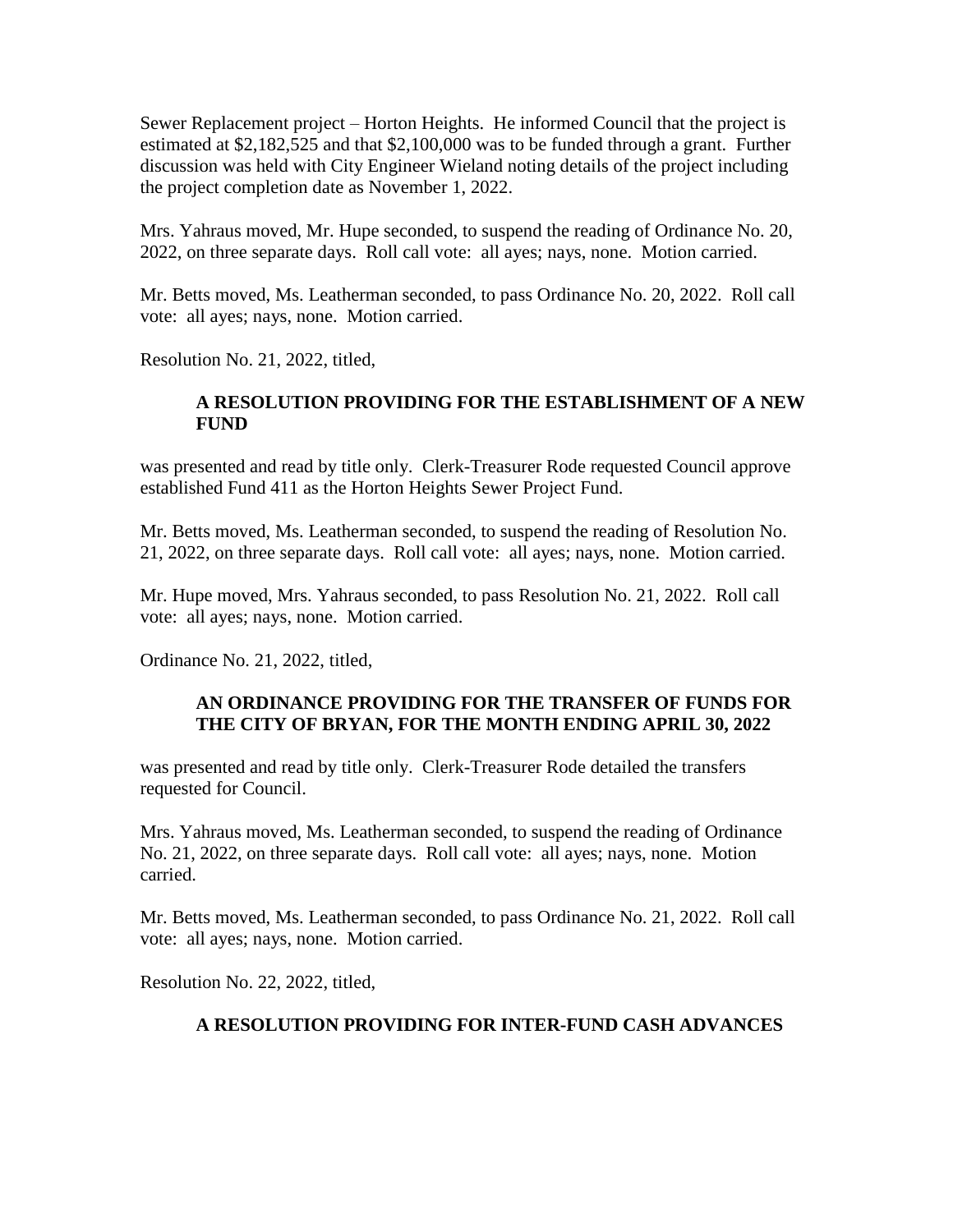was presented and read by title only. Clerk-Treasurer Rode requested Council approve an inter-fund cash advance from the 401 Capital Improvement Fund to the 411 Fund for the Horton Heights Sewer Project in the amount of the aforementioned grant.

Mr. Betts moved, Ms. Leatherman seconded, to suspend the reading of Resolution No. 22, 2022, on three separate days. Roll call vote: all ayes; nays, none. Motion carried.

Mr. Hupe moved, Mrs. Yahraus seconded, to pass Resolution No. 22, 2022. Roll call vote: all ayes; nays, none. Motion carried.

Ordinance No. 22, 2022, titled,

## **AN ORDINANCE PROVIDING FOR ANNUAL APPROPRIATIONS FOR THE CITY OF BRYAN, FOR THE FISCAL YEAR ENDING DECEMBER 31, 2022, AND DECLARING AN EMERGENCY.**

was presented and read by title only. Clerk-Treasurer Rode detailed the appropriations requested to Council.

Mrs. Yahraus moved, Mr. Betts seconded, to suspend the reading of Ordinance No. 22, 2022, on three separate days. Roll call vote: all ayes; nays, none. Motion carried.

Ms. Leatherman moved, Mr. Hupe seconded, to pass Ordinance No. 22, 2022. Roll call vote: all ayes; nays, none. Motion carried.

Ordinance No. 23, 2022, titled,

## **AN ORDINANCE ESTABLISHING THE SALARY SCHEDULE FOR THE BRYAN VOLUNTEER FIRE DEPARTMENT, AND REPEALING ORDINANCE #70, 2006, PASSED OCTOBER 16, 2006**

was presented and read by title only. Fire Chief Pool requested Council consider approving a new salary scheduled for the Bryan Volunteer Fire Department as recommended by the Wage Committee. Further discussion was held.

Mrs. Yahraus moved, Ms. Leatherman seconded, to suspend the reading of Ordinance No. 23, 2022, on three separate days. Roll call vote: all ayes; nays, none. Motion carried.

Ms. Leatherman moved, Mrs. Yahraus seconded, to pass Ordinance No. 23, 2022. Roll call vote: all ayes; nays, none. Motion carried.

Discussion was held regarding changing Special Meeting times for Bryan City Council on meeting dates that follow holidays or special City events as they may overlap with the Board of Public Affairs meetings which are held at 5:00 p.m. on Tuesdays. Mr. Betts had suggested moving City Council meetings to 7:00 p.m. on those select Special Meeting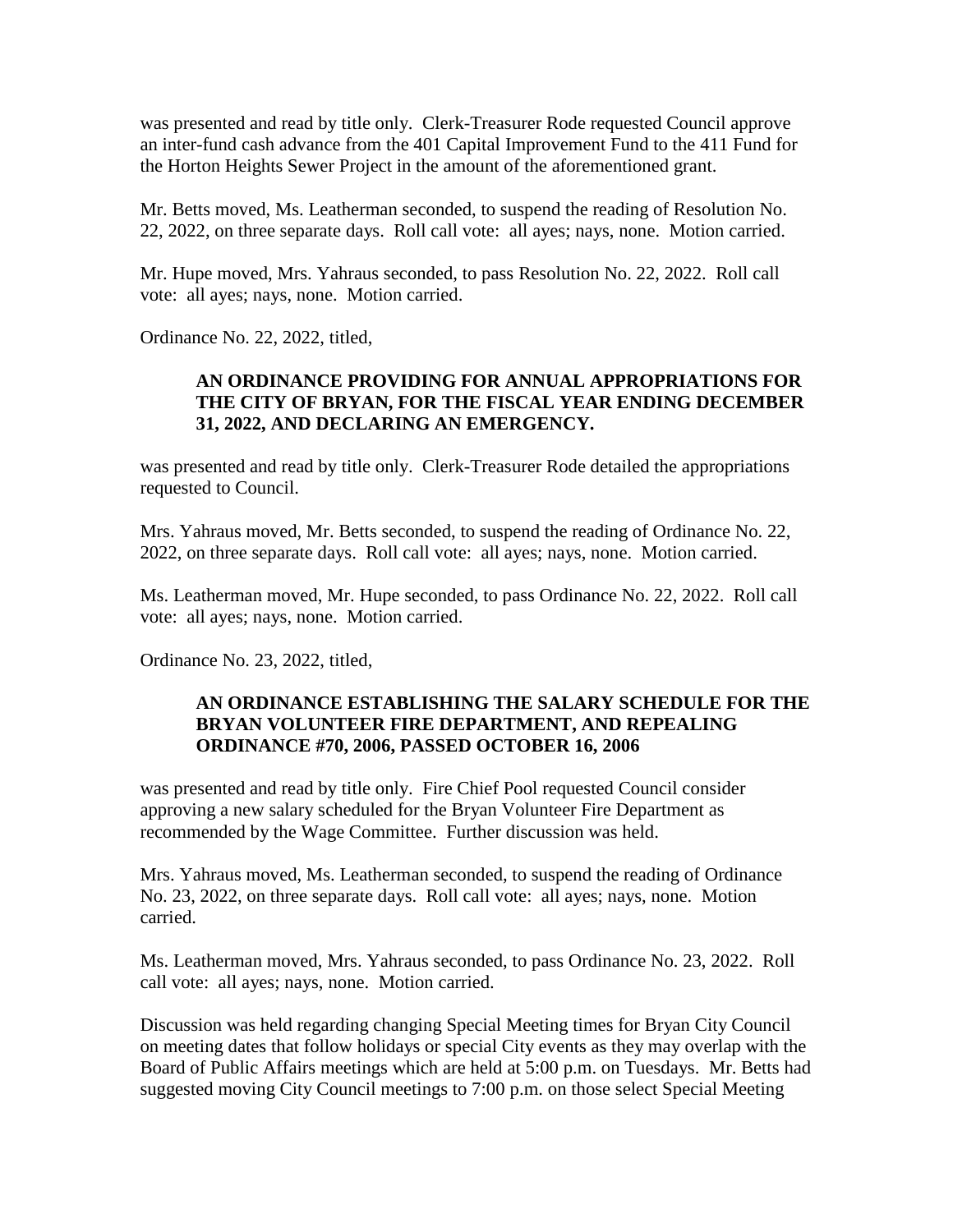evenings to allow citizens the opportunity to participate in and/or watch both meetings. Further discussion was held with Council members choosing to continue with the 5:30 Special Meeting times.

Mayor Schlade shared that a letter had been received from the Ohio Division of Liquor control regarding permits to sell alcoholic beverages in the City of Bryan. She requested Council approve to allow for all current liquor permits to be renewed in the City of Bryan. Further discussion was held.

Mr. Hupe moved, Mr. Betts seconded, to approve to allow for all current liquor permits to be renewed in the City of Bryan and that no hearing be required. Roll call vote: all ayes; nays, none. Motion carried.

City Engineer Wieland requested Council approve building permit applications for Spangler Candy Company and Daavlin, Inc. located at 700 West Mulberry Street and 205 West Bement Street in Bryan, Ohio, respectively.

Ms. Leatherman moved, Mr. Betts seconded, to approve building permit applications for Spangler Candy Company and Daavlin, Inc. located at 700 West Mulberry Street and 205 West Bement Street in Bryan, Ohio, respectively. Roll call vote: all ayes; nays, none. Motion carried.

Police Chief Ruskey requested permission to give the Civil Service test for the position of full-time Police/Fire Dispatcher for the City of Bryan.

Ms. Leatherman moved, Mr. Betts seconded, to grant permission to give the Civil Service test for the position of full-time Police/Fire Dispatcher for the City of Bryan. Roll call vote: all ayes; nays, none. Motion carried.

Police Chief Ruskey then requested permission to give the Civil Service test through the National Testing Network for the position of Police Officer for the City of Bryan.

Mr. Betts moved, Ms. Leatherman seconded, to grant permission to give the Civil Service test through the National Testing Network for the position of Police Officer for the City of Bryan. Roll call vote: all ayes; nays, none. Motion carried.

Mayor Schlade requested Council approve the appointment of John Drinnon to the Williams County Combined Health Board for a five-year term beginning April 4, 2022, and expiring December 31, 2026.

Mrs. Yahraus moved, Ms. Leatherman seconded, to approve the appointment of John Drinnon to the Williams County Combined Health Board for a five-year term beginning April 4, 2022, and expiring December 31, 2026. Roll call vote: all ayes; nays, none. Motion carried.